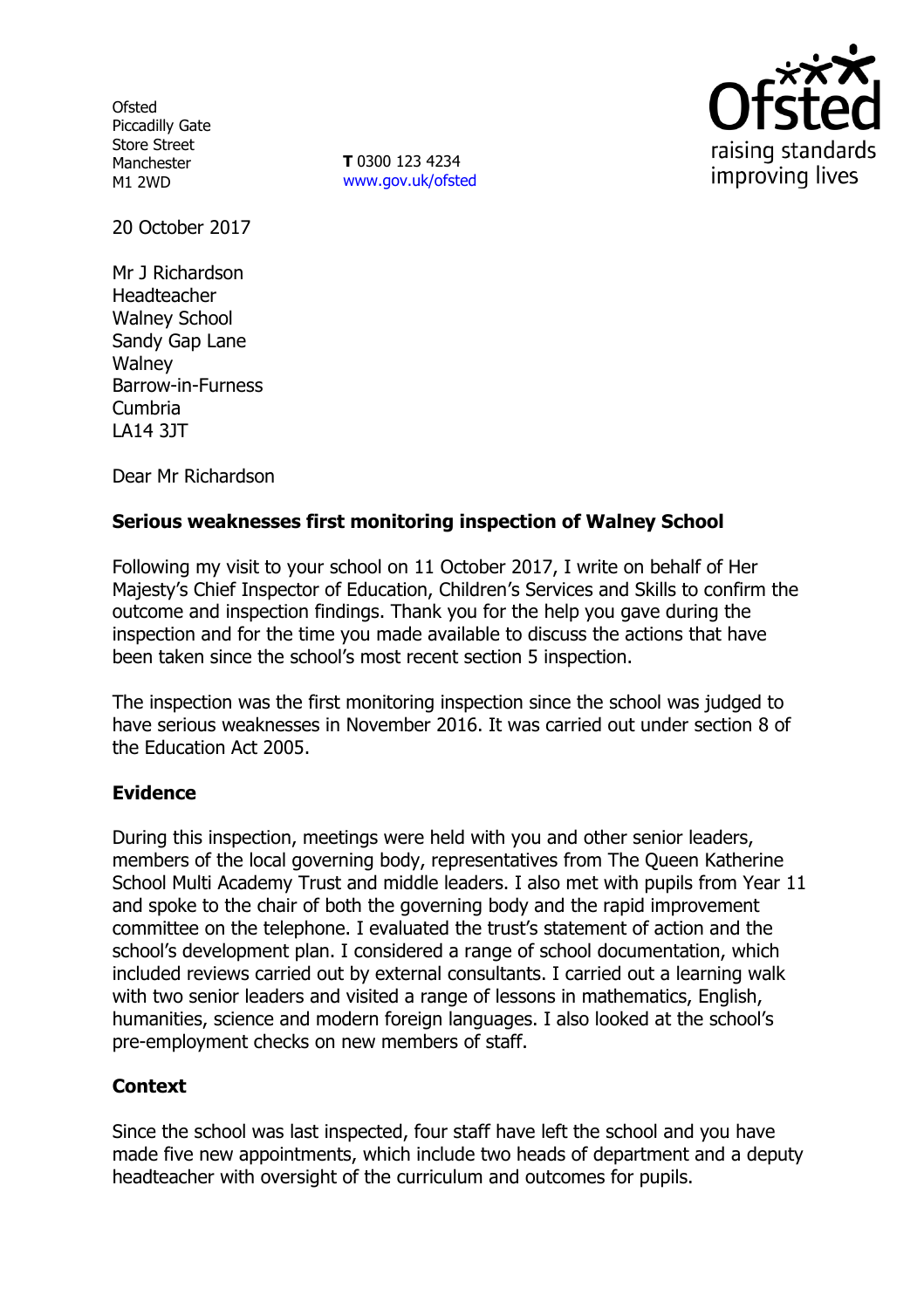

## **The quality of leadership and management at the school**

You have successfully communicated your vision and ambition for Walney School to the whole school community. In particular, you have won the confidence and backing of teachers who feel they have greater clarity as to what is expected of them. Your strategic leadership of the school is underpinned by a talented group of senior leaders whose skills and expertise are closely matched to the school's priorities for improvement.

The senior leadership team's capacity to maintain the momentum of improvement remains robust. This is evidenced by the focus on improvement that begins in the school's improvement plan and is brought to life through the range of activities across the school that target improvements in teaching and learning. Leadership is distributed throughout the school and all staff know how they can contribute to improving outcomes for pupils. Your self-evaluation rightly celebrates emerging strengths in your school, but more importantly pinpoints exactly where further improvements still need to be made.

Middle leaders have responded well to increased levels of accountability. They are sharply focused on raising achievement and are becoming more proactive in their leadership of teaching. Although you know that there remains some variability in the quality of teaching, no teaching is inadequate.

Visits to lessons during the monitoring inspection indicated that teachers are acutely aware of the minimum expectations that you have set for pupils' learning in all lessons. Teachers systematically translate these expectations into their planning. The additional time allocated on Tuesday afternoons for staff to meet in subject groups has had a significant impact on improving teaching and learning. Not only do teachers share good practice, they also use this time to engage in blue-sky thinking about ways in which they can accelerate pupils' progress.

Behaviour logs indicate that instances of poor behaviour have reduced, as have fixed-term exclusions. Older pupils speak with pride about the contribution they make to school life and how they see themselves as positive role models for younger pupils. This is something they feel was not the case when they started school. Initiatives, such as the pupil mentor scheme, have enabled Year 11 pupils to engage with the school's improvement journey. Pupils in Year 11 involved in the scheme have grown in stature and confidence by coaching younger pupils in reading and mathematics and helping them to progress. All of the Year 11 cohort in 2017 progressed to employment, education or training.

The significant increase in GCSE pass rates for single science subjects in 2017 is testimony to the improvements taking place in that subject. Provisional results in other subjects such as geography, French, ICT, health and social care and sport all show a large increase in pass rates at grades A\* to C. Nevertheless, provisional results for 2017 remain very weak overall, indicating the extent of the legacy of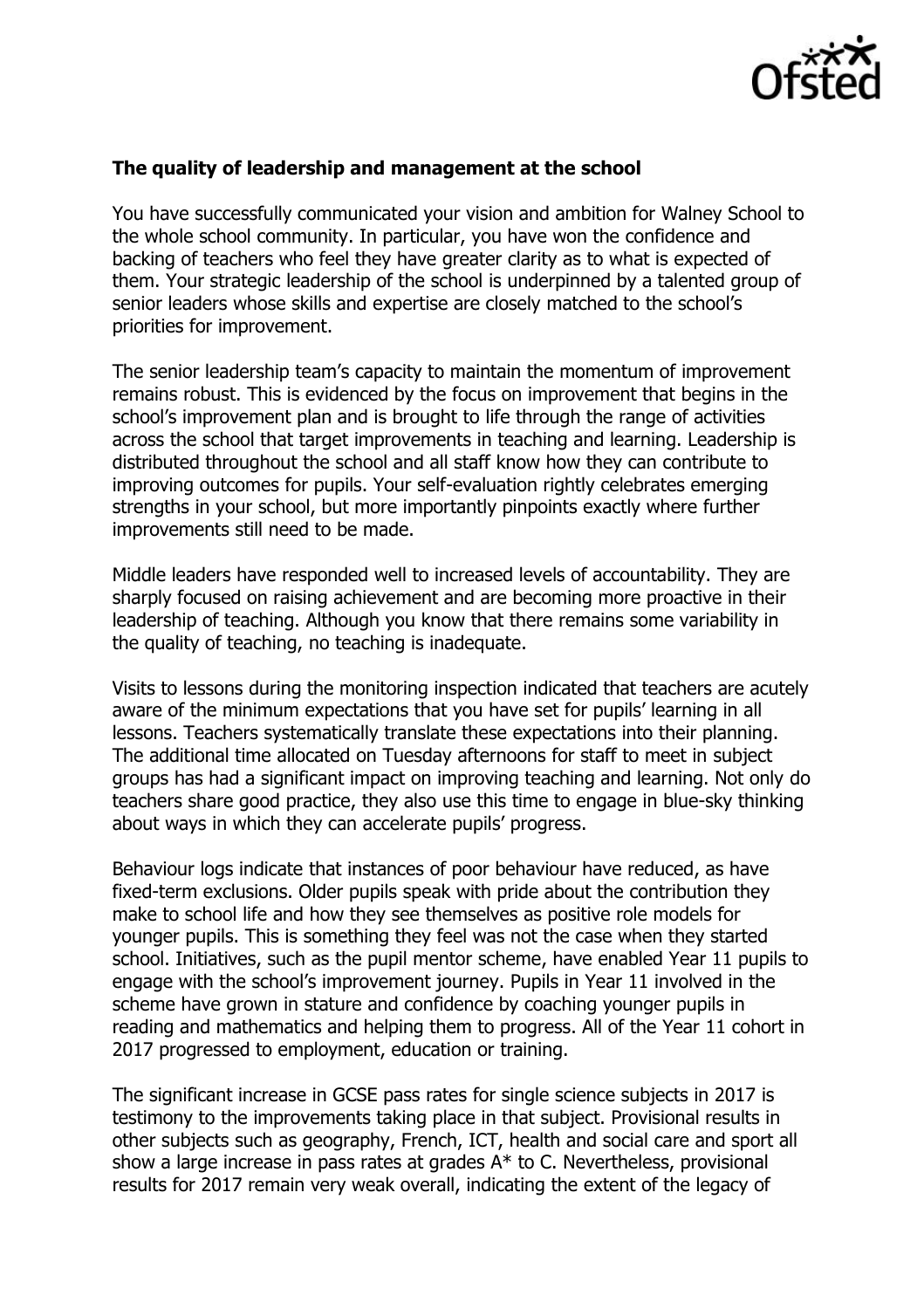

underachievement that persists. Senior leaders are acutely aware that more needs to be done to raise the achievement of the most able pupils as well as to close the gap between disadvantaged pupils and their peers.

You identified a number of barriers to learning within the key stage 4 curriculum and have made structural changes as a result. For example, pupils in Year 10 now select from a range of options more closely suited to their needs and interests. In addition you have allocated more time to teaching non-core subjects in key stage 4. More importantly, senior leaders are conducting a root and branch review of the curriculum to ensure that it builds more effectively on what pupils learned in primary school and matches their needs more closely through key stages 3 and 4.

The school has become more outward-facing. Arrangements for collaboration and sharing good practice with feeder primary schools are excellent. This means that teachers have developed a better understanding of their pupils' individual needs, talents and aspirations from the outset of Year 7. As a result, strategies to raise the reading age of those struggling with their literacy skills have been particularly successful. The development of pupils' literacy and numeracy skills has a high profile across the school. Teachers in subjects other than mathematics and English plan their lessons so that pupils have the opportunity to extend their writing, develop their speaking and apply their number skills where appropriate. In science for example, key words are targeted in lessons and teachers use questioning skilfully to provide pupils with opportunities to incorporate the new words into their explanations.

Since the last inspection the special education needs coordinator (SENCo) has engaged in a wide range of training and development activities, including undertaking the mandatory qualification for SENCos. Leadership of provision for pupils with special educational needs and/or disabilities is considerably stronger.

A review of pupil premium spending was carried out in June 2017. Recommendations from this review were acted upon rapidly. Although the review considered aspects of the school's provision that present barriers to pupils' learning, it did not consider external barriers to learning. The school's pupil premium strategy therefore remains weak. More work needs to be carried out as a priority if this strategy is to make any significant difference to the life chances of disadvantaged pupils in your school. The gap between the achievement of disadvantaged pupils and their peers remains stubbornly wide. Similarly, the higher rate of absence for disadvantaged pupils compared to other groups remains a concern.

The trust has provided effective support to the school. Both in the run-up to and since the last inspection, there have been significant changes in staffing. The trust's oversight of administrative processes involved in the departure and appointment of staff has meant that you have been able to maintain your focus on improving teaching and learning. The trust has also been responsive in brokering high-quality external support, mainly through specialist leaders of education (SLEs). Teachers